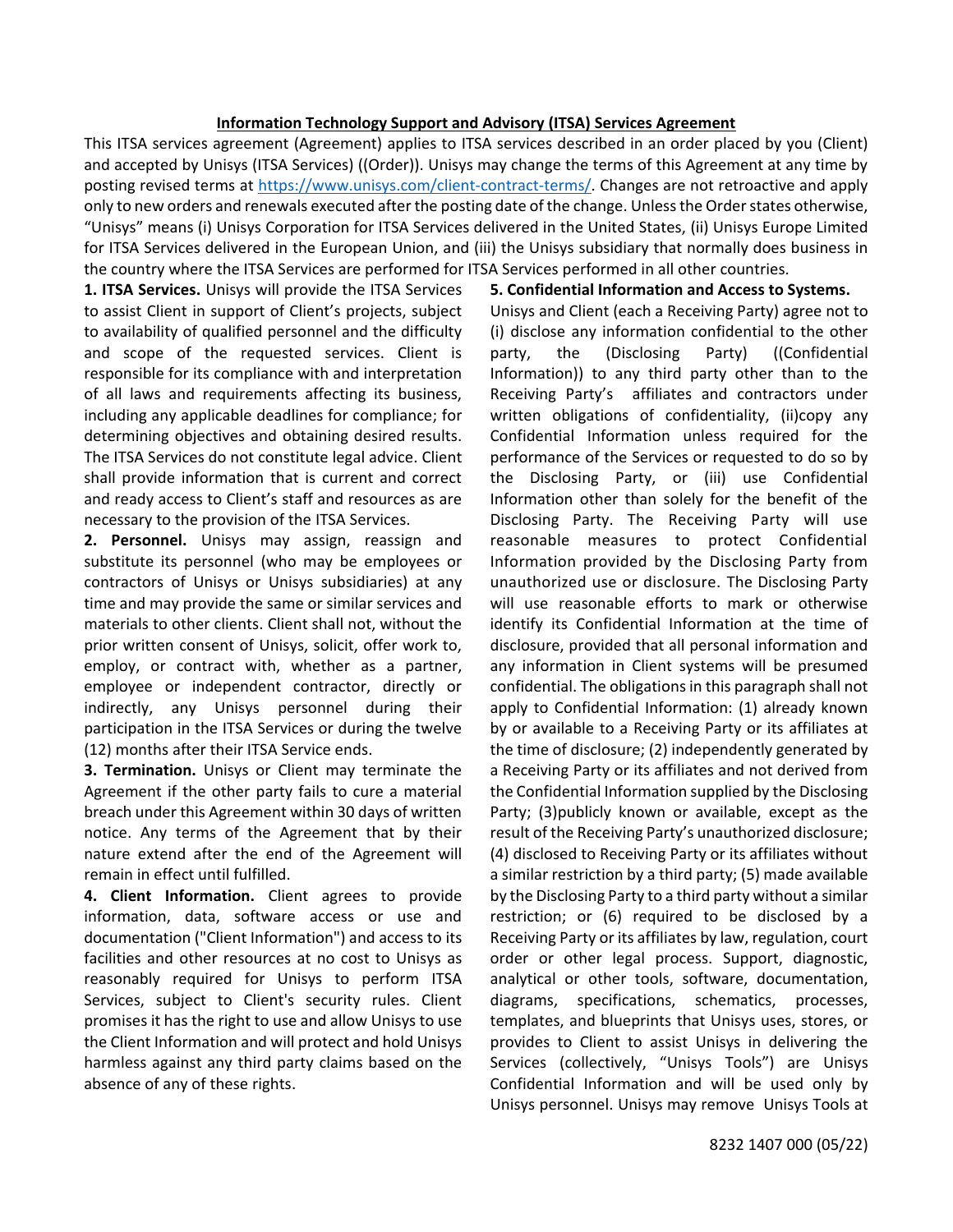will and Client gives Unisys permission and access to Client's site to do so.

If access to Disclosing Party's systems or networks is provided to the Receiving Party, the information made available for such access shall be considered Confidential Information of the Disclosing Party. The Receiving Party shall (i) direct its personnel not to attempt to break security systems or to obtain access to any programs or data beyond the scope of the access rights granted and not to conduct any activity using issued login-ids, passwords, keys or other access credentials ("Access Credentials") contrary to applicable laws and regulations, including without limitation those relating to US and other applicable export, import and sanctions laws, and the terms of use embedded into the systems and network; and (ii) if access has been granted to named individuals through the issuance of Access Credentials, restrict access to such individuals, direct them not to share or transfer Access Credentials with anyone, and immediately notify Disclosing Party if an individual authorized to access the systems and network is no longer an employee or no longer requires access to the systems and networks. Without limiting any of its other rights, Disclosing Party may restrict, monitor, or terminate access to its systems and network at any time.

**6. Ownership and Licensing.** Upon full and final payment to Unisys:

a. Client owns the copyright in the ITSA Services' work product with the exclusion of Unisys Works and any modifications or enhancements to or derivatives of such works. Unisys Works are ideas, concepts, knowhow, procedures, processes, techniques, templates, models, tools, utilities, routines or blueprints, software and any works for authorship or other intellectual property delivered to Client as part of the work product that (i) are pre-existing or independently created, or (ii) are not specific to Client and applicable to one or more Unisys solutions or service offerings, are of general purpose use, or represent a generally applicable solution to a technical or operational issue, including for standard commercially available software programs.

b. Unisys grants Client an irrevocable, nonexclusive, worldwide license to use, execute, reproduce, display, perform and prepare derivatives of Existing Works embedded in the ITSA Services' work product solely as part of and not separate from such work product.

**7. Invoicing and Payment.** Unisys will invoice Client in local currency as the ITSA Services are performed and any other applicable charges (including charges for applicable taxes and travel and lodging) as incurred. Client will pay no later than 30 days from the invoice date. Unisys may suspend ITSA Services and impose a late payment charge in accordance with applicable law if Client fails to timely pay. Prices are exclusive of all taxes. Client will pay any tax Unisys becomes obligated to pay (including all sales tax, use tax, value added tax, withholding tax, personal property or similar tax or government charge) by virtue of this Agreement, excluding taxes based on Unisys' net income.

**8. Warranty** Unisys sole warranty for the ITSA Services is that it will provide the ITSA Services using commercially reasonable care and skill and as described in the applicable order.

**9. Limitation of Liability.**

**(A) IN NO EVENT WILL UNISYS, ITS RESELLERS, SUPPLIERS, OR SUBCONTRACTORS BE LIABLE IN CONNECTION WITH THIS AGREEMENT OR THE ITSA SERVICES FOR ANY (I) CONSEQUENTIAL, INDIRECT, EXEMPLARY, ENHANCED, INCIDENTAL, SPECIAL, OR PUNITIVE DAMAGES; (II) LOST PROFITS, LOSS OF USE OR LOSS OF ANTICIPATED SAVINGS OR REVENUE (WHETHER DIRECT OR INDIRECT); (III) DAMAGE TO OR LOSS OF DATA; OR (IV) LOSS OF GOODWILL, REPUTATION OR OTHER DIMINUTION IN THE VALUE OF THE CLIENT'S BUSINESS, IN EACH CASE WHETHER OR NOT FORESEEABLE; AND**

**(B) TO THE GREATEST EXTENT PERMITTED BY LAW AND REGARDLESS OF THE LEGAL OR EQUITABLE THEORY, WHETHER BASED ON BREACH OF CONTRACT, TORT (INCLUDING NEGLIGENCE), INDEMNITY, WARRANTY OTHERWISE, THE TOTAL AGGREGATE LIABILITY OF UNISYS, ITS RESELLERS, SUPPLIERS AND SUBCONTRACTORS WILL NOT EXCEED THE CHARGES PAID UNISYS UNDER THIS AGREEMENT FOR THE ITSA SERVICES THAT ARE THE SUBJECT OF THE CLAIM DURING THE 12 MONTHS BEFORE THE CLAIM.**

**10. Compliance with Laws.** Unisys and Client shall each comply with applicable laws, including without limitation, applicable data protection and privacy laws and U.S. and other applicable country import and export control and sanctions laws. Client acknowledges that Unisys is a U.S. based enterprise. Without limiting its obligations under this Section, Client shall not use the ITSA Services in support of